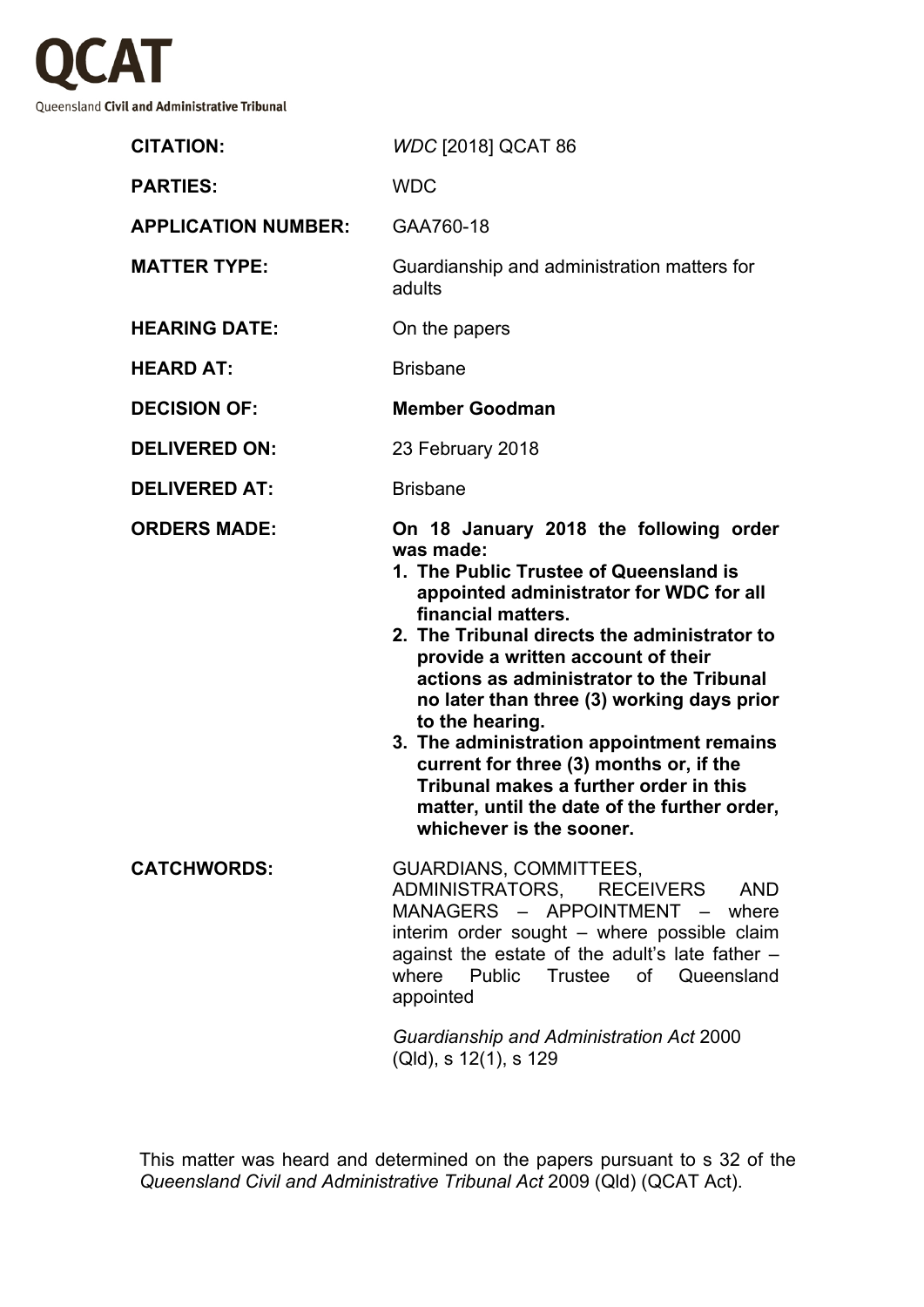## **REASONS FOR DECISION**

- [1] WDC is a 20 year old man with a diagnosis of autistic spectrum disorder. His long term general practitioner provided evidence to the Tribunal that WDC has very limited ability to understand and act on information relevant for decision making, or to appreciate the consequences of decisions or lack of decisions in relation to personal health care. The doctor states that WDC *"requires constant direction for simple tasks such as dental hygiene, bathing and dressing"*, and is unable to make simple or complex decisions regarding lifestyle and accommodation choices, or financial affairs.
- [2] On 17 January 2018 CMS, WDC's mother, lodged applications seeking appointment as WDC's guardian and administrator. Those applications are yet to be determined.
- [3] This Tribunal appoints guardians and administrators after a hearing has been held and only if the Tribunal is satisfied that the requirements of s 12(1) of the *Guardianship and Administration Act* 2000 (Qld) (GAA) have been met. The Tribunal must be satisfied that the adult in question has impaired decision making capacity for the matter, that there are decisions that need to be made, and that appointing a decision maker is necessary to ensure that the adult's needs are adequately met or their interests adequately protected. The applications will be considered in due course.
- [4] CMS also lodged an application for an interim order which I determined on 18 January 2018. These are my reasons for that decision.
- [5] Appointments of a decision maker can be made on an interim basis, and prior to determination of the substantive applications, if the Tribunal is satisfied that the requirements of s 129 of the GAA are met.
- [6] Section 129 provides that if the Tribunal is satisfied, on reasonable grounds, there is an immediate risk to the health, welfare or property of the adult, the Tribunal may make an interim order in the proceeding without hearing and deciding the proceeding or otherwise complying with the requirements of the Act, including the notice requirements. The interim order is for a maximum of three months.
- [7] CMS stated in her application for an interim order *"WDC's father passed away on the 25/10/2017 at that time he was still paying maintenance... As his death was sudden he did not get a chance to provide for this support to be ongoing so we need to contest his estate."* CMS states that WDC's two sisters agree with the proposed interim order.
- [8] CMS's application revealed that WDC had very limited income (pension and mobility allowance) and \$82 in the bank.
- [9] Tribunal staff sought clarification of the application from CMS. CMS advised that she had lodged an application with the superannuation fund